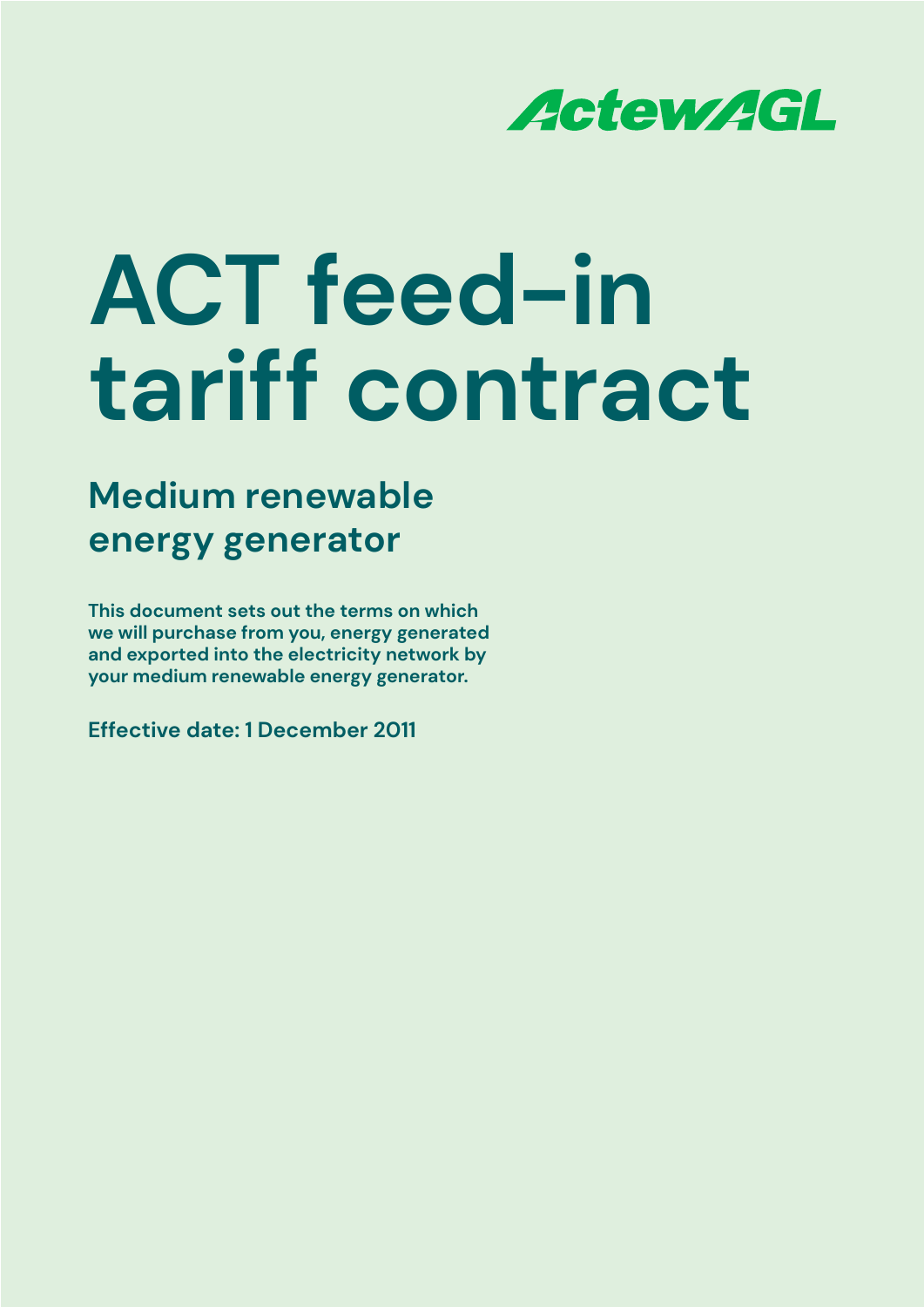

#### **IMPORTANT NOTE**

The ACT Government closed the feed-in tariff scheme to new applications at midnight on 13 July 2011. The applicable legislation governing this scheme is the Electricity Feed-in (Renewable Energy Premium) Act 2008 (ACT) ('FiT Act').

The ACT feed-in tariff contract Medium renewable energy generator contract ('FiT medium contract') is only applicable in the following circumstances:

- 1. Customers who are eligible entities and who have a current FiT medium contract in place; or
- 2. For customers who become an eligible entity in accordance with the FiT Act.

For example a customer may become an eligible entity when they purchase a property which has an installed compliant generator. This customer is then required to make an application to ActewAGL Retail to enter into the FiT contract.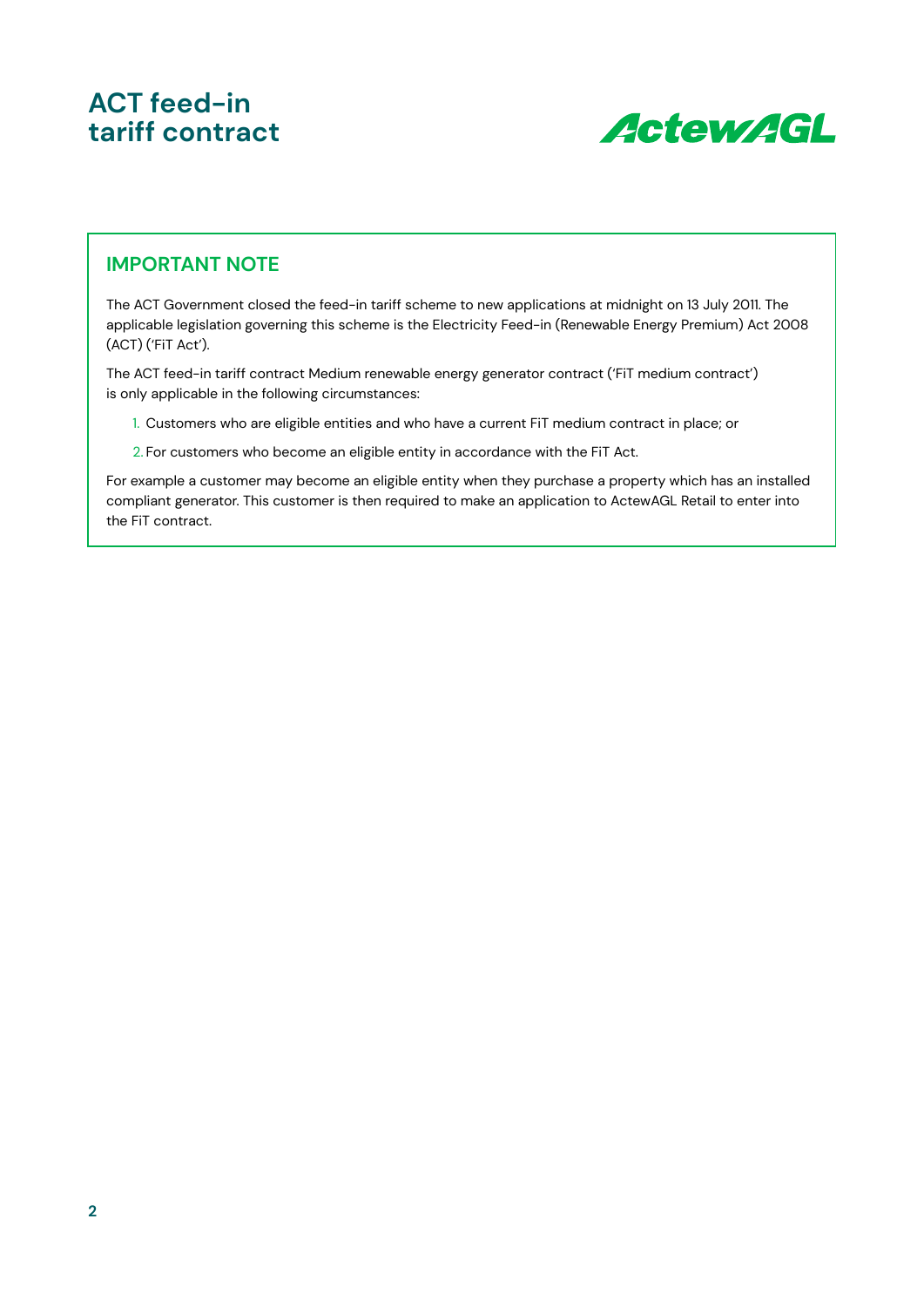

#### **BACKGROUND**

ActewAGL Retail is a licensed retail supplier of electricity in the ACT. Under the Electricity Feed-in (Renewable Energy Premium) Act 2008 (ACT) certain Occupiers of Premises who have connected a compliant renewable energy Generator to the ACT Electricity Network with a capacity of between 30 and 200kW, may apply to their Electricity Supplier to receive payment for electricity generated and fed into the Electricity Network by that Generator. This contract is a negotiated customer contract (within the meaning given in the Utilities Act 2000 (ACT)) and it sets out the terms upon which we will purchase and then pay you for the electricity you generate and feed into the Electricity Network. This contract does not deal with supply of electricity to your Premises or connection of your renewable energy Generator to the Electricity Network. You must apply to ActewAGL Distribution (the electricity distributor for the ACT Electricity Network) to have your renewable energy Generator connected to the Electricity Network.

There are references to a number of codes throughout this contract. Codes issued by the Independent Competition and Regulatory Commission (ICRC) are available on the ICRC website at icrc.act.gov.au

You may contact the ICRC on 02 6205 0799 for further information.

#### **CONTENTS**

- 1. Utility service
- 2. Am I eligible for the payment?
- 3. Term
- 4. Supply contract not affected
- 5. Payment, calculation of energy exported, etc
- 6. Title to energy
- 7. GST
- 8. What are your obligations?
- 9. What are your rights?
- 10. What standard of service can you expect?
- 11. Limitation of liability
- 12. Use of your personal information
- 13. Dispute resolution
- 14. Miscellaneous
- 15. Definitions
- 16. Interpretation
- 17. Enquiries and complaints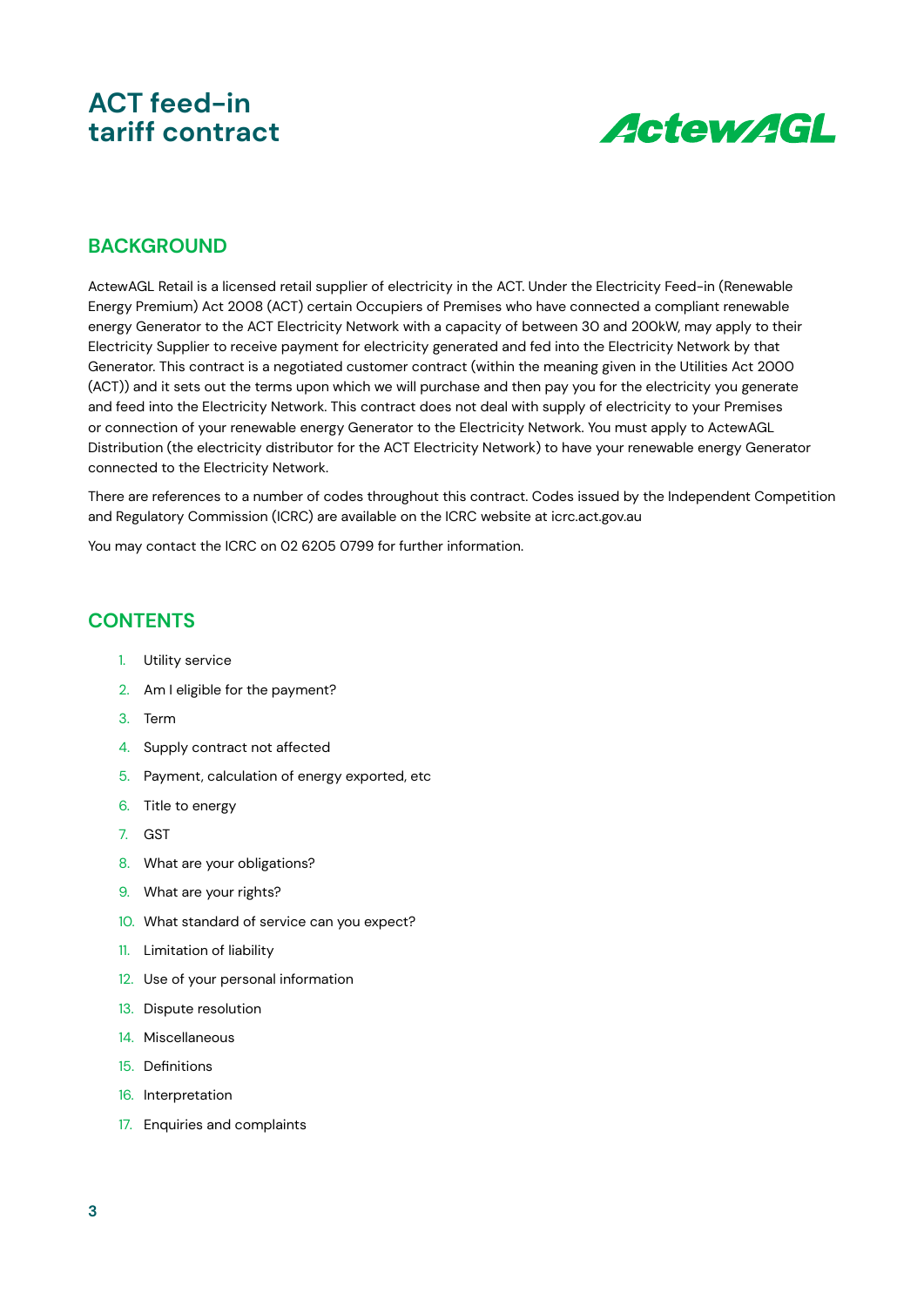

#### **1. UTILITY SERVICE**

The service we supply under this contract is the service of buying electricity generated by your Generator and exported to the Electricity Network, and paying you the Payment. This service is a Utility Service for the purposes of the Utilities Act.

#### **2. AM I ELIGIBLE FOR THE PAYMENT?**

To be eligible to receive the Payment from us each of the following must apply:

- a. you must be the Occupier of the Premises where the Generator is installed;
- b. we must be the Electricity Supplier for the Premises where the Generator is installed;
- c. the Generator must be connected to the Electricity Network and we must have received confirmation from the Distributor of that connection;
- d. electricity generated by the Generator must be able to be exported to the Electricity Network;
- e. the Generator must have a capacity of, more than 30kW but no more than 200kW; and
- f. you must satisfy all other requirements of the Feed-in Act as amended from time to time.

If any of the circumstances at (a)-(f) cease you will no longer be eligible for the Payment from us.

#### **3. TERM**

#### 3.1 Start of contract

Subject to you meeting the eligibility criteria in clause 2, this contract starts upon receipt by us of your signed application for the Payment.

#### 3.2 End of contract

This contract ends on the first to occur of the following:

- a. the date which is twenty (20) years from the date we started calculating the Payment for the First Occupier;
- b. you ceasing to be the Occupier of the Premises where the Generator is installed;
- c. us ceasing to be the Electricity Supplier for the Premises where the Generator is installed;
- d. subject to section 11(2) of the Feed-in Act, the Generator ceasing to be connected to the Electricity Network;
- e. withdrawal or cancellation of the Feed-in Scheme for any reason;
- f. repeal of the Feed-in Act;
- g. if permitted or required by law; or
- h. termination of this contract in accordance with its provisions.

If this contract ends we will stop paying you the Payment. If any of the circumstances at (a) to (h) apply on the date we receive your application you will not be entitled to receive and we will not be required to pay the Payment to you.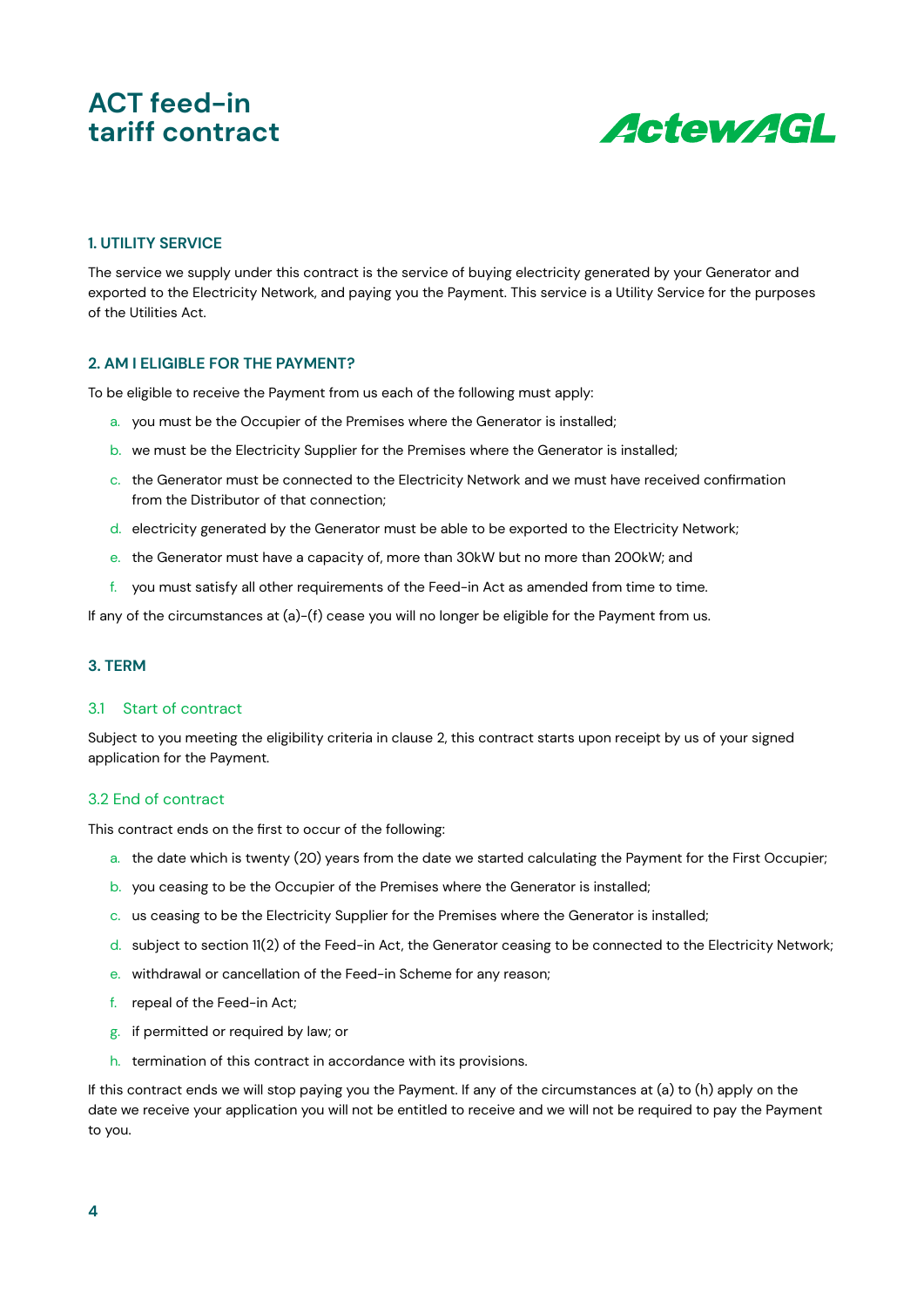

#### 3.3 Acknowledgement

If you are not the First Occupier you acknowledge and agree that you are not entitled to the Payment for the full 20 year period. There may have been other occupiers of the Premises subsequent to the First Occupier and prior to your occupation of the Premises. As such, the period for which you may be entitled to receive the Payment will be reduced by the number of years that have elapsed since the date the First Occupier's Payment commenced.

#### 3.4 What happens after 20 years?

If you wish to continue to operate your Generator after the 20 year period, you may be eligible to apply for a new contract with us to enable the Generator to remain connected to the Electricity Network. The new contract may contain different terms, conditions and pricing than that contained in or referred to in this contract. In the absence of a new contract your entitlement to payment for electricity generated by the Generator will cease when this contract ends.

#### **4. SUPPLY CONTRACT NOT AFFECTED**

This contract does not deal with supply of electricity to your Premises and does not affect or otherwise diminish the respective rights and obligations of each party set out in the contract under which we supply electricity to your Premises.

#### **5. PAYMENT, CALCULATION OF ENERGY EXPORTED, ETC**

#### 5.1 Start date for calculating payment

We will start calculating your Payment from whichever of the following occurred most closely in time prior to receipt by us of your application:

- a. a Premium Rate Determination Date;
- b. your last Meter read; or
- c. the date your Meter was installed.

We will notify you of the start date for your Payment.

#### 5.2 Formula for calculating Payment

The Payment for each Account Period will be calculated in accordance with the following formula:

Energy exported X Applicable Premium Rate X Percentage Applicable = Payment (expressed in cents)

For the purposes of this clause:

**Energy exported** means the quantity of electricity exported to the Electricity Network by the Generator in the relevant Account Period, as recorded by the Meter (in kilowatt hours);

**Applicable Premium Rate** means the Premium Rate as applicable to your Generator on the basis of section 11 of the Feed-in Act (expressed in cents per kilowatt hour); and

**Percentage applicable** means the percentage applicable under section 8(1)(b), of the Feed-in Act (expressed as a decimal percentage).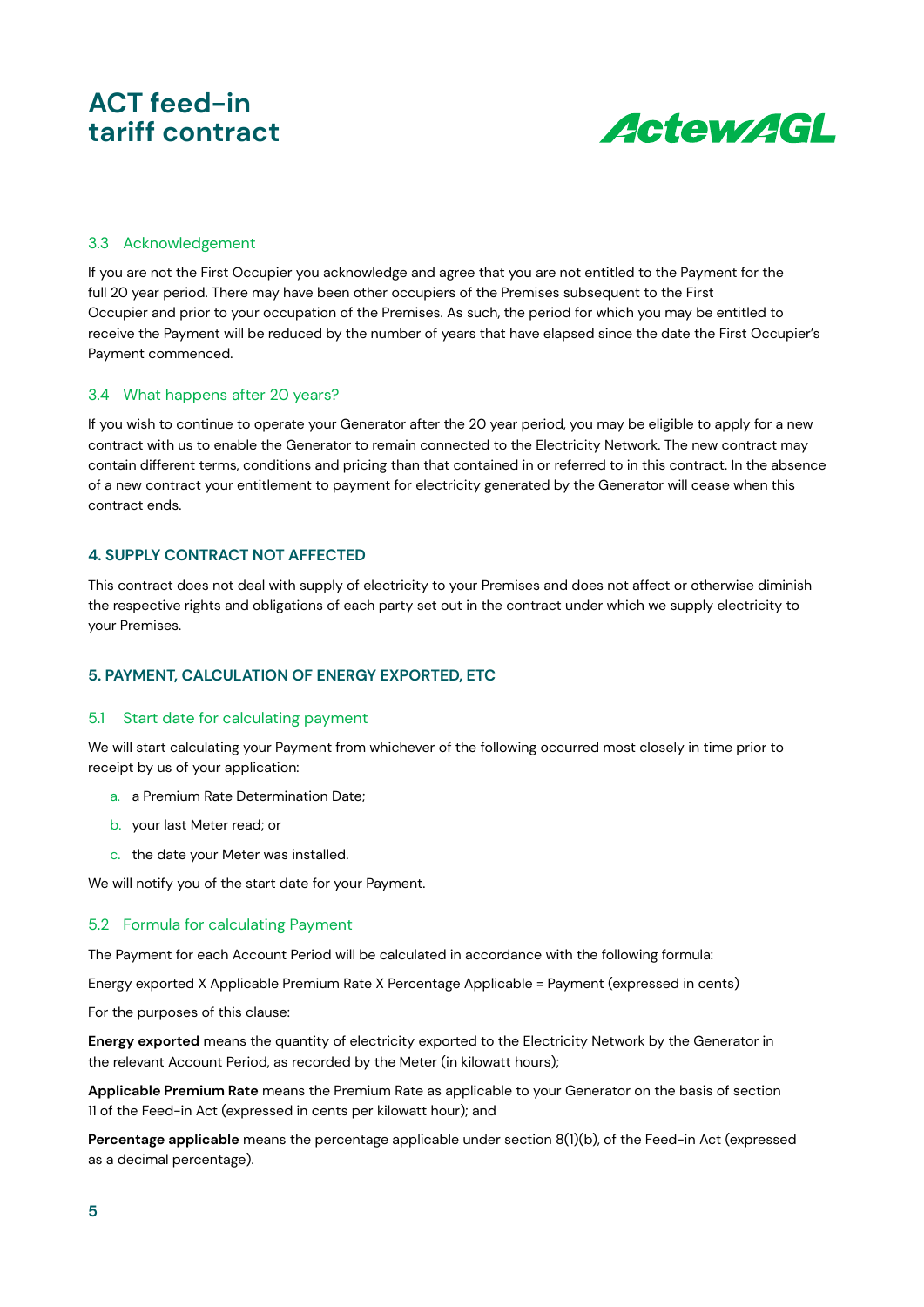

#### 5.3 When and how will the payment be made?

We will credit the Payment for an Account Period against your Electricity Account for that same Account Period.

We may agree with you to pay the Payment by a different method (such as direct credit to a nominated bank account). If we agree, the different method will take effect from your next full Account Period. The Payment will be made at the same time we issue your Electricity Account.

If a Payment due to you is more than the amount you owe to us for the relevant Account Period the balance will remain as a credit on your Electricity Account (but will not carry interest), unless you request us to pay the balance to you.

#### 5.4 Measuring energy exported, Meter testing, etc

The amount of energy exported by your Generator to the Electricity Network will be measured by the Meter.

Except for those clauses of our electricity supply contract applicable to estimating consumption:

- a. measurement, recording and notification to us of energy exported by your Generator to the Electricity Network will be conducted in a similar manner to that of electricity supplied to the Premises in accordance with our electricity supply contract with you; and
- b. all rights and obligations in your electricity supply contract applicable to measuring consumption, checking readings, testing meters, dealing with faulty meters and incorrect readings, and protecting metering information, will apply similarly to measuring the export of energy from your Generator to the Electricity Network.

#### 5.5 Electricity account to contain information about energy exported

We will provide you with details in your Electricity Account each Account Period of the amount and value of the energy exported by your Generator to the Electricity Network in that period and the Payment due to you for that energy.

#### **6. TITLE TO ENERGY**

Title to energy exported to the Electricity Network from your Generator will pass to us at the point the energy enters the Electricity Network.

#### **7. GST**

The Payment, and any other consideration or amount payable under this contract, including any non-monetary consideration (Consideration) is exclusive of GST unless stated otherwise.

If you are registered for GST in relation to the generation of electricity, GST will be paid in addition to the Payment, at the same time and in the same manner as the Payment. GST on the Payment will be shown as a separate item on your Electricity Account. You must tell us if you are registered for GST.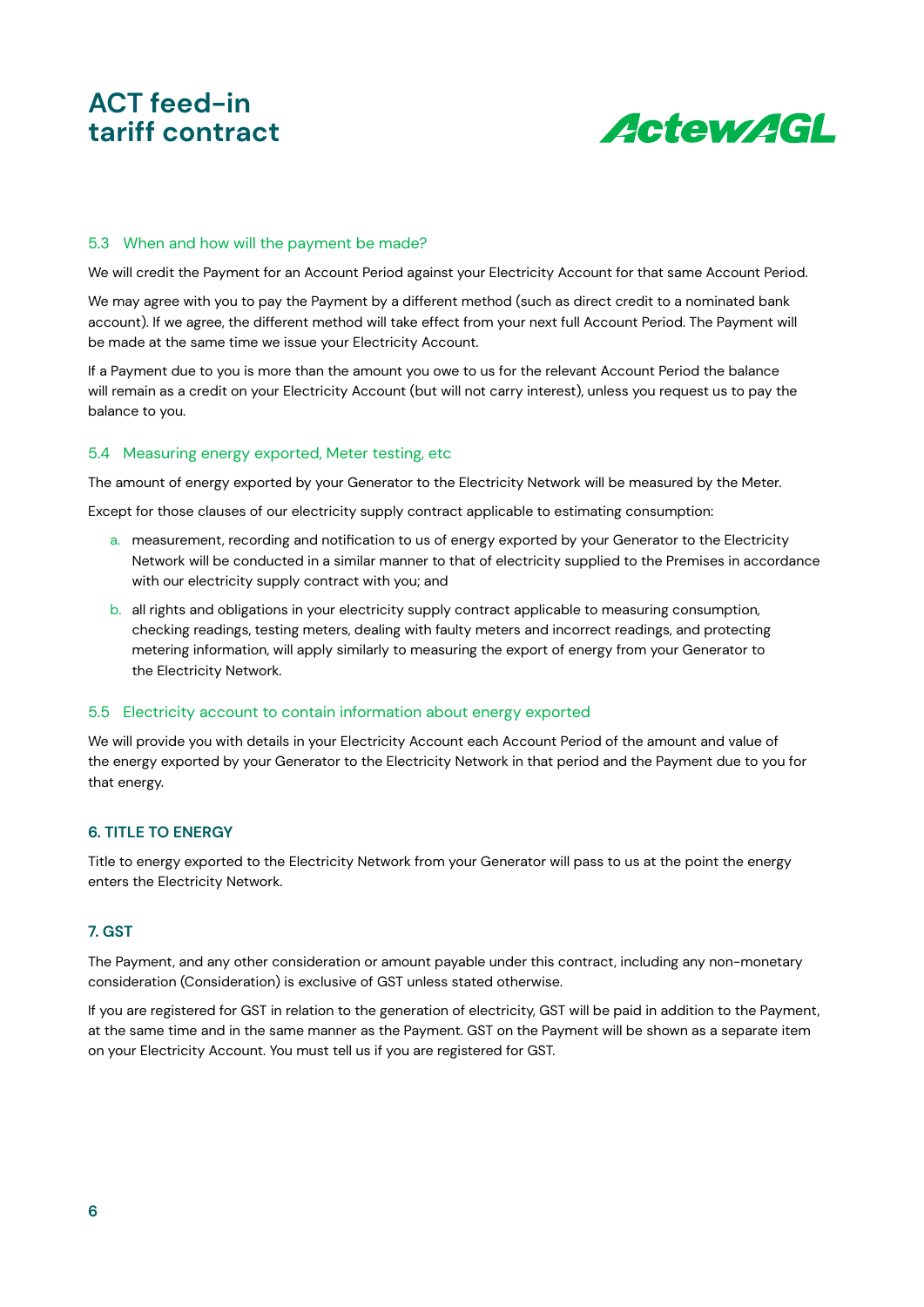

#### **8. WHAT ARE YOUR OBLIGATIONS?**

- a. You must deal honestly with us.
- b. You must comply with:
	- i. all applicable Laws;
	- ii. any obligations in the codes published under the Utilities Act that are expressed to apply to customers; and
	- iii. any reasonable directions we give you under the Law, the codes or consistent with Good Electricity Industry Practice.
- c. You must inform us promptly if there is a change in:
	- i. your contact details;
	- ii. access to the Meter; or
	- iii. vour Equipment.
- d. You must not tamper with the Meter, or permit anyone else to do so.

#### **9. WHAT ARE YOUR RIGHTS?**

#### 9.1 Ask for identification

You are entitled to ask our employees, contractors or agents attending your Premises for identification before they ask you questions or carry out work. They carry photographic ActewAGL identity cards.

#### 9.2 You may request information

You may request us to provide you with information regarding:

- a. load profiles and power factors in relation to your Generator (if applicable);
- b. meter readings for the Meter at your Premises; and
- c. your Electricity Account.

We will provide this information to the extent it is reasonably available to us.

You must pay our reasonable costs of providing any information that you have asked for unless that information relates to account or metering information within the last 12 months that is available from our records which will be provided free of charge.

#### **10. WHAT STANDARD OF SERVICE CAN YOU EXPECT?**

We will meet the customer service standards described in the Consumer Protection Code (to the extent those standards are applicable) in our dealings with you. The Feed-in Code specifies which provisions of the Consumer Protection Code are applicable.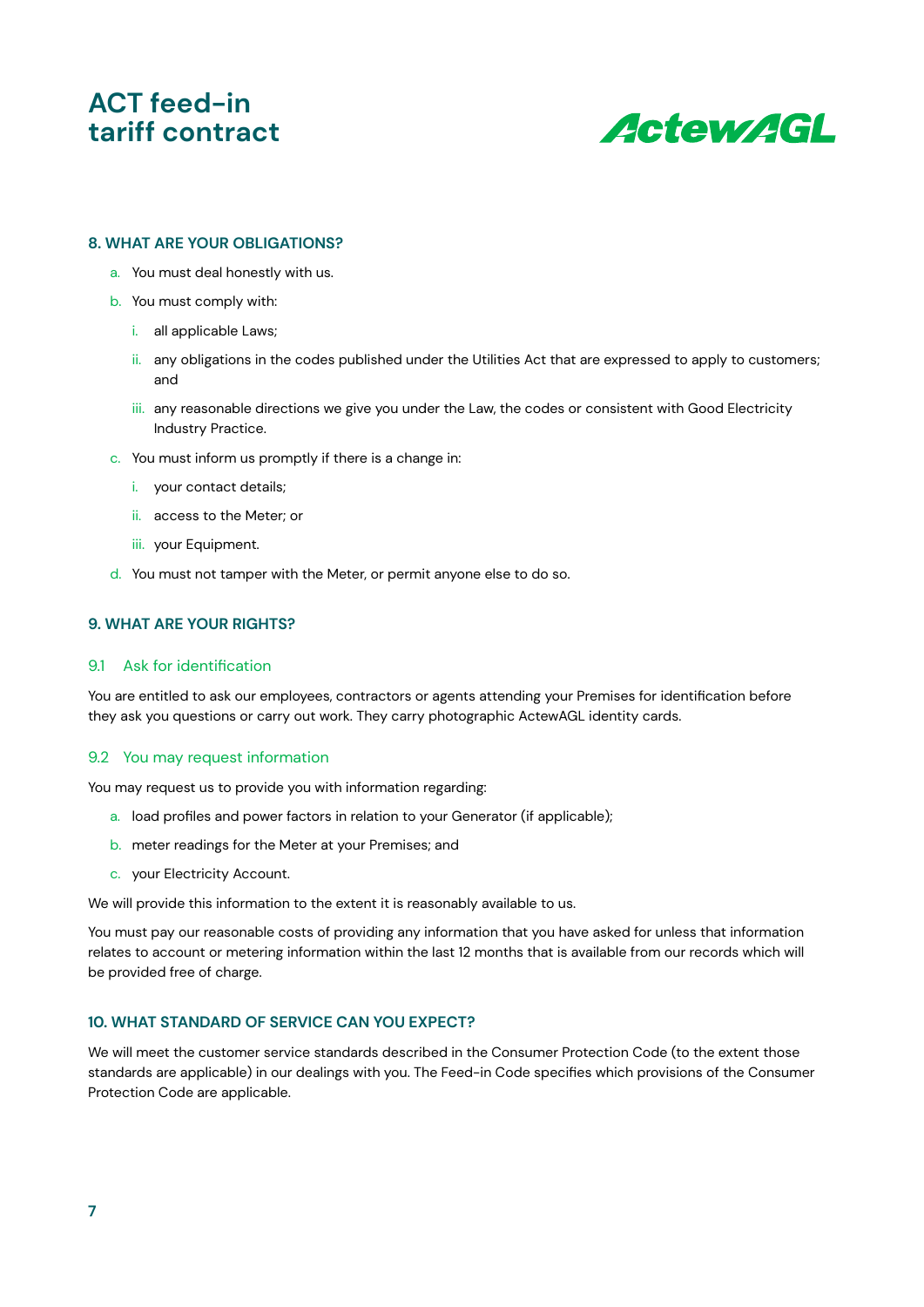

#### **11. LIMITATION OF LIABILITY**

#### 11.1 Interruption, reduction or disconnection

As explained in your electricity supply contract, your electricity supply (and the connection between your Premises and the Electricity Network) is subject to a variety of factors including accidents, weather, the acts of third parties and the need to work on the electricity generation, transmission and distribution systems. Accordingly, we are unable to guarantee that the connection to your Premises will remain uninterrupted.

In addition, the Distributor may limit, interrupt or disconnect your Generator from the Electricity Network from time to time (including in accordance with your electricity connection contract).

Subject to clause 11.2, you are not entitled to any Payment or other compensation from us for any period during which you are unable to export electricity to the Electricity Network because your connection is interrupted, limited or disconnected.

#### 11.2 Our liability

#### **11.2.1 Limitations on our liability**

- a. We are not liable to the extent your Equipment causes or contributes to any loss, damage or problem.
- b. We are not liable for any loss of profits, business, or anticipated savings or for any remote indirect or special loss arising out of or in connection with this contract, whether in contract, tort (including negligence) or otherwise.
- c. Other limitations on our liability may apply under the Electricity Law including but not limited to the Consumer Protection Code.

#### **11.2.2**

If any goods or services supplied under this contract are supplied to you as a 'consumer' within the meaning of that term in the Australian Consumer Law as amended or relevant state legislation, the consumer will have the benefit of certain non-excludable rights and remedies in respect or the products or services and nothing in this contract excludes, restricts or modifies any condition, warranty, right or remedy which, pursuant to the Competition and Consumer Act 2010 (Cth) or similar legislation is so conferred. However, if the goods and/or services are goods or services not ordinarily acquired for personal, domestic or household consumption, pursuant to s 64A of the Australian Consumer Law and similar provisions of relevant state legislation, ActewAGL limits it liability to an amount equal to the lowest of:

- a. the cost of replacing the goods or services, or supplying equivalent goods or services;
- b. the cost of repair of the goods; or
- c. the cost of having the goods repaired or replaced.

#### **11.2.3**

Any liability a party has to the other for breach of this contract is reduced to the extent the other party caused or contributed to the breach.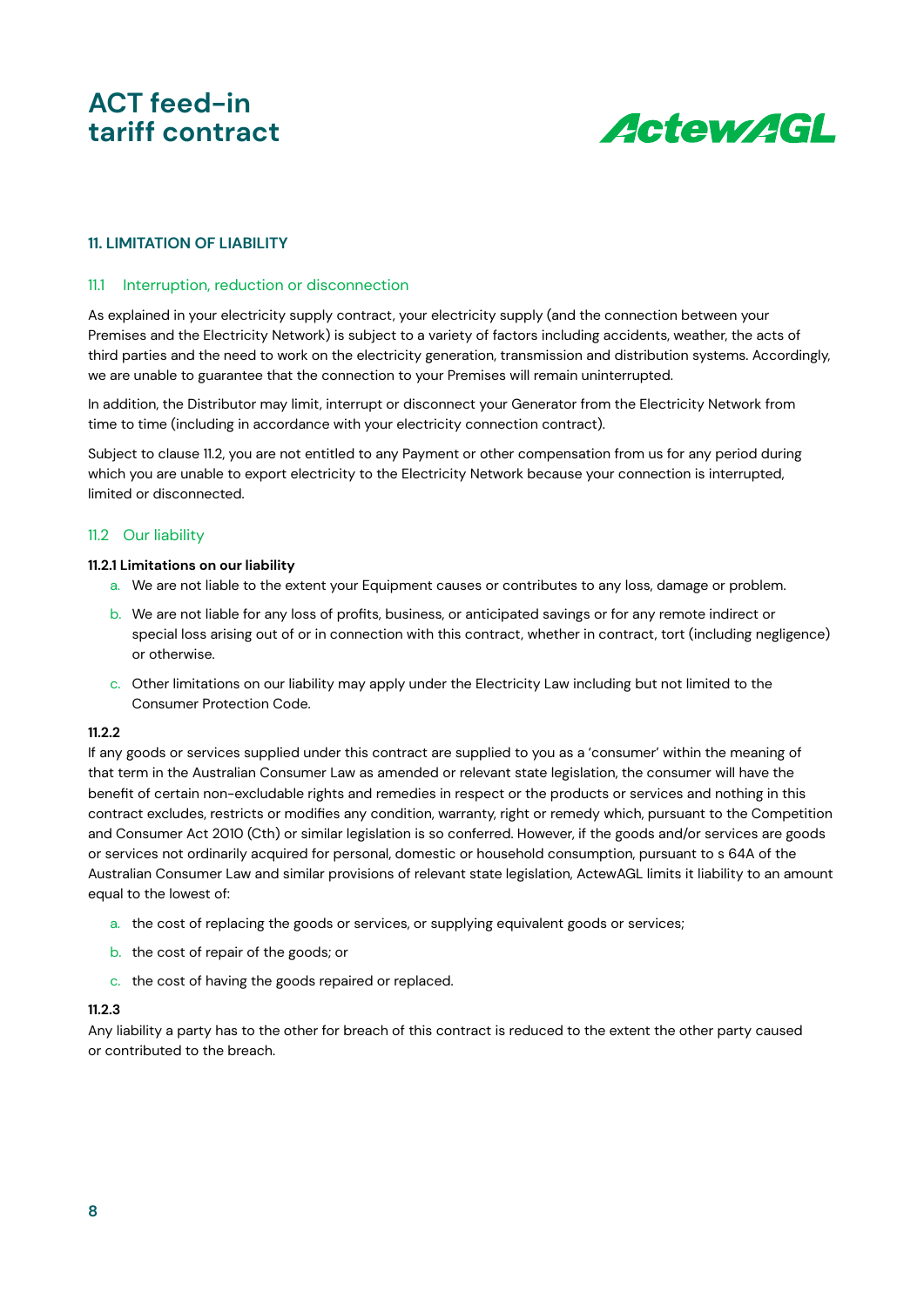

#### **12. USE OF YOUR PERSONAL INFORMATION**

#### 12.1 Your right to privacy

We respect your privacy and are committed to complying with the Privacy Act 1988, the Information Privacy Principles in that Act and any other applicable law regarding privacy.

For any enquiries concerning privacy or the personal information we hold about you, please contact 13 14 93.

#### 12.2 Use of contact details

You consent to us using information about you, your supply address, your electricity generation, your metering data agent and any related or similar information:

- a. for internal purposes and reporting to our shareholders, parent company or their shareholders;
- b. to comply with our obligations under this contract;
- c. for purposes related to the Feed-in Scheme or to the distribution or retail of electricity;
- d. to make available to a third party for any of the purposes indicated below:
	- i. if you are not readily identifiable, to help us identify you;
	- ii. to assist recovery against you if you breach this contract;
	- iii. if required or permitted by law;
	- iv. under coverage of a confidentiality agreement;
	- v. to help us provide services to you, conduct surveys, or make offers to you; or
	- vi. to anyone else with your permission.
- e. for market research and analysis, and for marketing purposes, including offering you products or special offers, which we consider may be of interest to you;
- f. If you do not wish your details to be used for information or promotional purposes, please contact us on 13 14 93.

#### 12.3 Use of other personal information

We may use any personal information we hold about you, including your contact details, to:

- a. assess your ongoing creditworthiness or the status of any account you have with us; and
- b. collect overdue payments.

#### 12.4 Disclosure of information

We may disclose information about you (including your contact details and creditworthiness information) or your metering information, in the circumstances permitted by the Consumer Protection Code or as otherwise permitted or required by law or under this contract.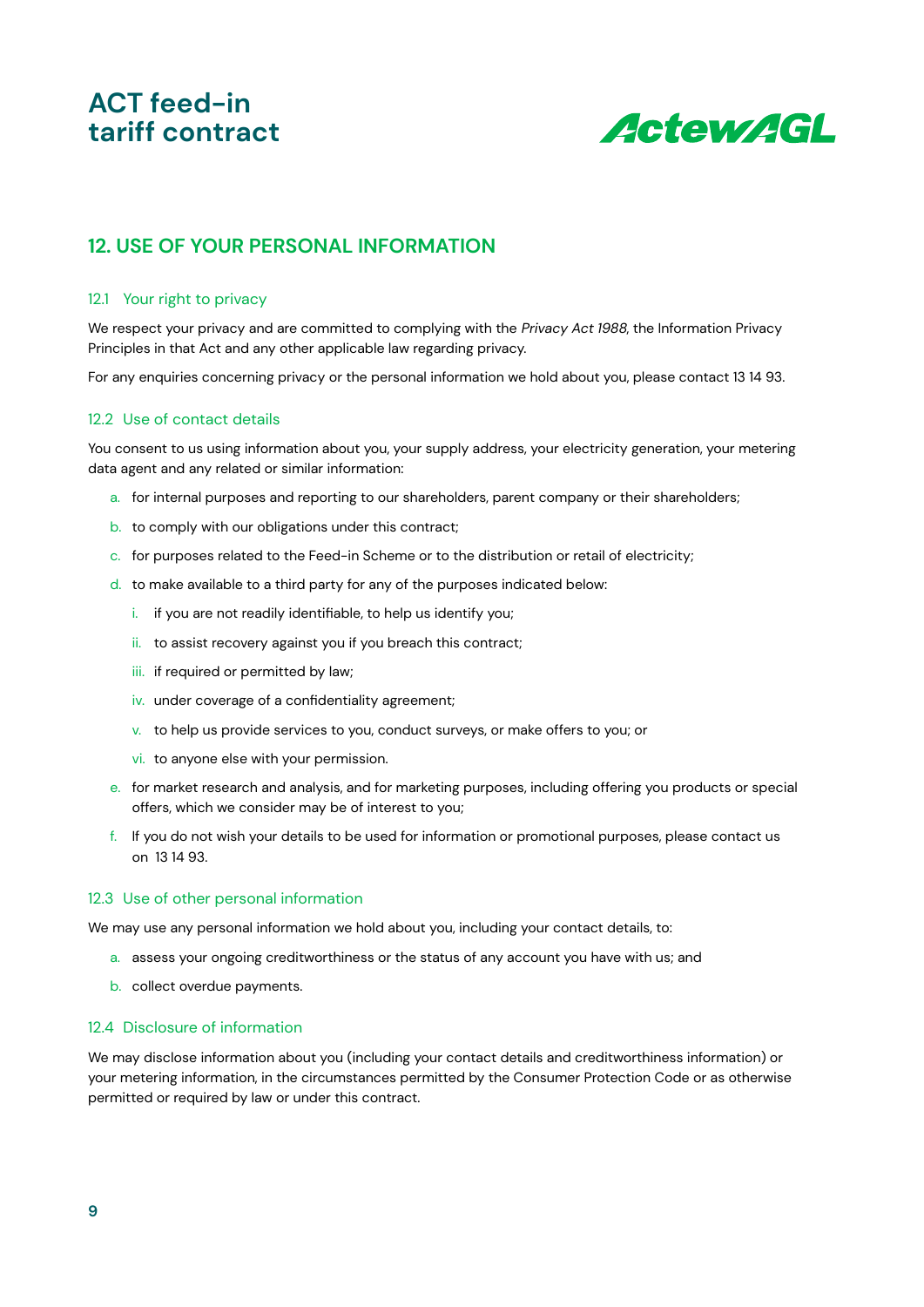

#### **13. DISPUTE RESOLUTION**

#### 13.1 What will happen if you have a dispute with us about this contract?

If you have a dispute with us we will try to resolve it with you.

- a. If we cannot resolve that dispute informally with you then you may ask us to formally review the issue which has caused the dispute.
- b. You must do so in writing stating fully the basis of your complaint against us no later than 28 days after the dispute has arisen.
- c. We will then formally review your complaint and advise you of our decision in relation to it within 28 days of you giving notice to us under this clause.
- d. If, having advised you of our decision, you are still unhappy you may be entitled to refer your complaint to the ACT Civil and Administrative Tribunal or take other action.
- e. You must continue to perform your obligations under this contract despite any ongoing dispute.

This does not prevent a party exercising its rights under this contract or applying to a court for urgent or other interlocutory relief.

#### **14. MISCELLANEOUS**

#### 14.1 Tax

Other than GST on the Payment and any Tax imposed directly on us, you are responsible for payment of any Tax arising out of or connected with this contract.

#### 14.2 No representations or warranties

You acknowledge that in entering into this contract you have not relied on any separate promises from us that have not been included in this contract.

#### 14.3 Entire agreement

This contract constitutes the entire agreement between us about its subject matter.

#### 14.4 Assignment

You may not assign your rights or obligations under this contract without our consent.

#### 14.5 Notices

Notices sent to you from us will be sent in accordance with the requirements of the Consumer Protection Code.

#### 14.6 Termination

This contract will terminate if our utility licence is suspended or ceases to apply, and we are not otherwise authorised to supply electricity or participate in the Feed-in Scheme.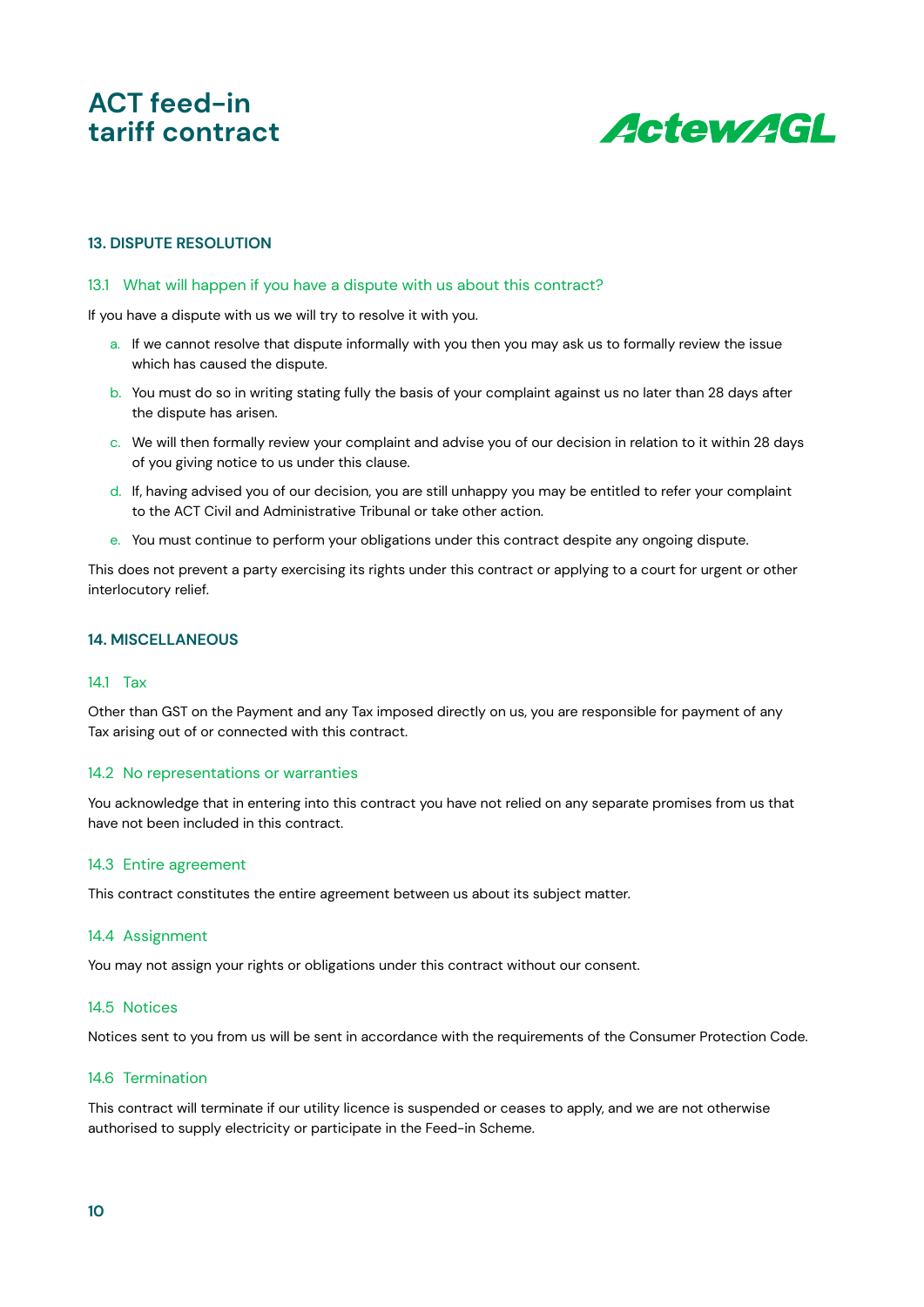

#### 14.7 How may this contract be varied or a right under it waived?

The failure of a party to require performance of any provision of this contract does not affect their right to enforce the provision at a later time.

We may by written notice vary this contract without your consent:

- a. to reflect changes in the Law or to remedy an inconsistency between this contract and existing Law; or
- b. where the variation has a neutral or a minor detrimental impact on you:
	- i. Otherwise this contract may be varied only in writing signed by both parties.
	- ii. A right under this contract may be waived only in writing by the person giving the waiver.
	- iii. If you seek an amendment to this contract, notwithstanding whether or not the proposed amendment is agreed to by us, you will pay our legal, administrative and other costs associated with any consideration or negotiation of the matter.

#### 14.8 Governing law

This contract is governed by the laws of the Australian Capital Territory.

#### **15. DEFINITIONS**

Account Period means the period for which an account is issued to you under your electricity supply contract.

**ActewAGL Retail** means ActewAGL Retail ABN 46 221 314 841 a partnership of AGL ACT Retail Investments Pty Ltd ABN 53 093 631 586 and Icon Retail Investments Limited ABN 23 074 371 207.

**Australian Consumer Law** means Schedule 2 of the Australian Competition and Consumer Act 2010 (Cth).

**Connection Point** means the boundary between the Distributor's Electricity Network and your Equipment as defined in the Electricity Network Boundary Code.

**Distributor** means ActewAGL Distribution ABN 76 670 568 688 a partnership of Jemena Networks (ACT) Pty Ltd ABN 24 008 552 663 and Icon Distribution Investments Limited ABN 83 073 025 224.

**Electricity Account** means the account issued to you under your electricity supply contract.

**Electricity Law** means the Utilities Act 2000 (ACT), the Feed-in Act, the National Electricity Law and National Electricity Rules, the Wiring Rules, the Service and Installation Rules, any applicable market, industry or technical code or rules, utilities licence, and any other applicable statute, regulation, ordinance, code or other law, whether territory, state or federal, including any lawfully binding determination, decree, edict, declaration, ruling, order or other similar pronouncement validly issued by any government or authority and as amended or replaced from time to time.

**Electricity Network** has the same meaning as in the Utilities Act.

**Electricity Supplier** means the retail supplier of electricity to the Premises where the Generator is installed.

**Equipment** means the Generator and any electricity lines and associated equipment at the Premises on your side of the Connection Point.

**Feed-in Act** means the Electricity Feed-in (Renewable Energy Premium) Act 2008 (ACT).

**Feed-in Scheme** means the scheme that is established under the Feed-in Act, for the feed-in of generated electricity from a renewable energy Generator to the Electricity Network.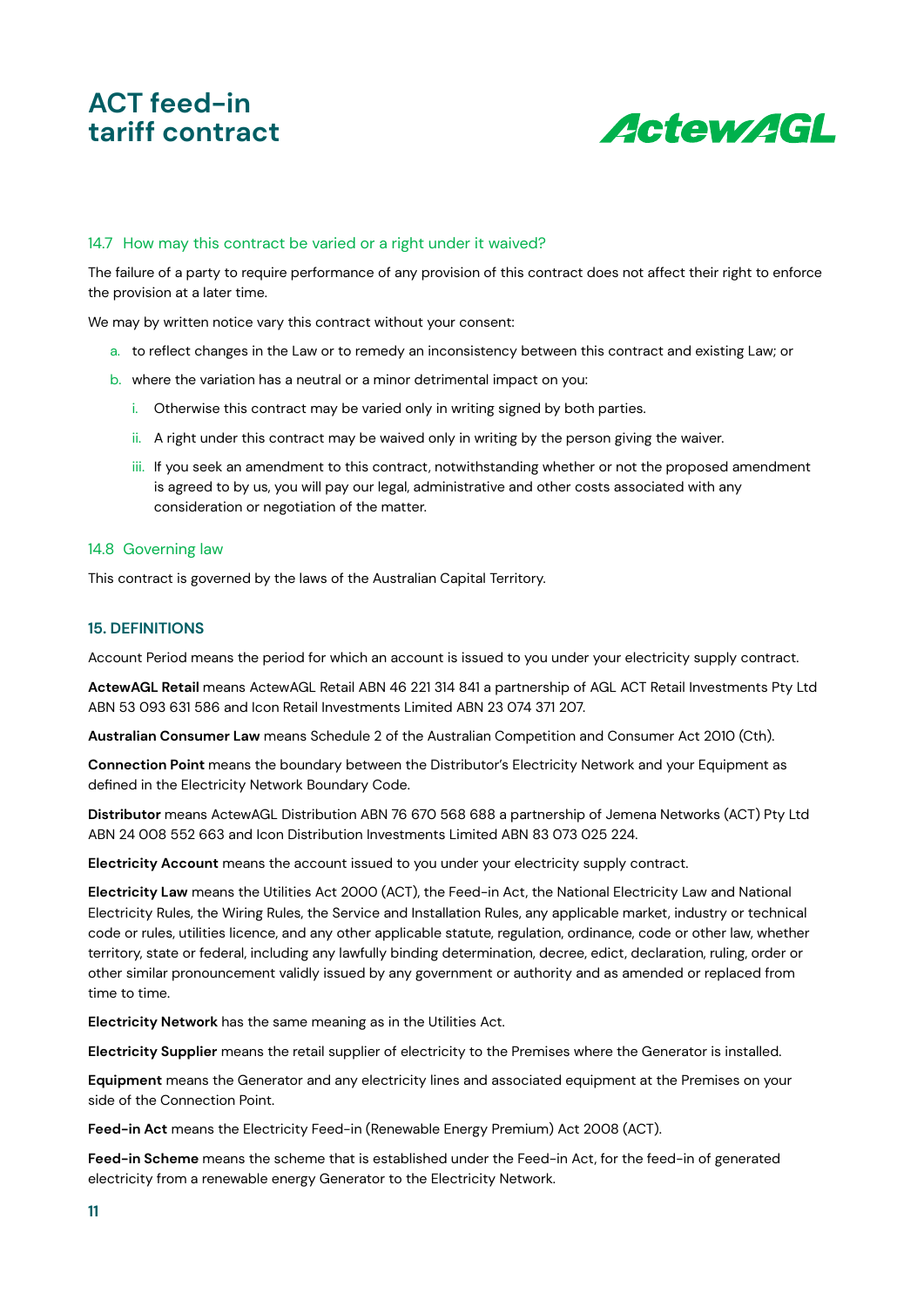

**First Occupier** means the Occupier who made the first application for a Payment in respect of the Generator installed at your Premises.

**Generator** means a compliant medium renewable energy generator as defined by sections 5D and 5E of the Feed-in Act and includes all Equipment associated with it to make the Generator operate.

**Good Electricity Industry Practice** means the same as in the National Electricity Rules.

**GST** has the meaning given to it in A New Tax System (Goods and Services Tax) Act 1999 (Cth).

**ICRC** means the Independent Competition and Regulatory Commission or its successor.

**Law** means any commonwealth, state, territory or local government legislation, including acts of parliament, all statutes, regulations, bylaws or other subordinate legislation, judicial administrative or regulatory decrees or orders, licences, codes, mandatory approvals or guidelines, including any industry standards or administrative interpretations of them, as may be in force and as amended or replaced from time to time and includes Electricity Law.

**Liability** includes loss, damage, consequential loss or damage, claim, cost (including legal fees on a solicitor own client basis), charge, demand, expense.

**Meter** means the instrument installed at your Premises that measures the quantity of electricity passing through it and includes associated equipment attached to the instrument to control or regulate the flow of electricity. The Meter measures both:

- a. electricity taken from the Electricity Network; and
- b. electricity generated by your Generator and exported to the Electricity Network.

**NEL** means National Electricity Law.

**National Electricity Market** means any market for the wholesale supply of electricity that includes New South Wales, Victoria and the ACT.

**National Electricity Rules** means the rules governing the National Electricity Market.

**Occupier** has the meaning given to it in the Feed-in Act.

**Payment** means the amount payable to the Occupier for electricity fed into the Electricity Network from your Generator, calculated in accordance with clause 5 and payable as set out in this Contract.

**Premises** has the same meaning as in the Utilities Act.

**Premium Rate** means the rate determined from time to time under section 10 of the Feed-in Act, payable by Electricity Suppliers for energy exported to the Electricity Network (expressed in cents per kilowatt hour).

**Premium Rate Determination Date** means 1 March 2009, 1 July 2010 or 1 July each year thereafter.

**Service and Installation Rules** means the rules published from time to time by the Distributor for electricity service and installation.

**Tax** means a tax, cost, levy, charge, impost, fee, deduction, withholding or duty of any nature (including without limitation where arising in relation to offsetting carbon or greenhouse gas emissions, reducing or limiting the concentrations or rate of release of greenhouse gases or the production or release of materials likely to contribute to the creation of such gases, acquisition or trading of greenhouse gas emission or sequestration units, credits or permits (howsoever described)) which is imposed or collected by a Commonwealth, state or territory government, government agency, semi-governmental, administrative, fiscal or judicial body, corporation, department, commission, authority, tribunal, agency or entity.